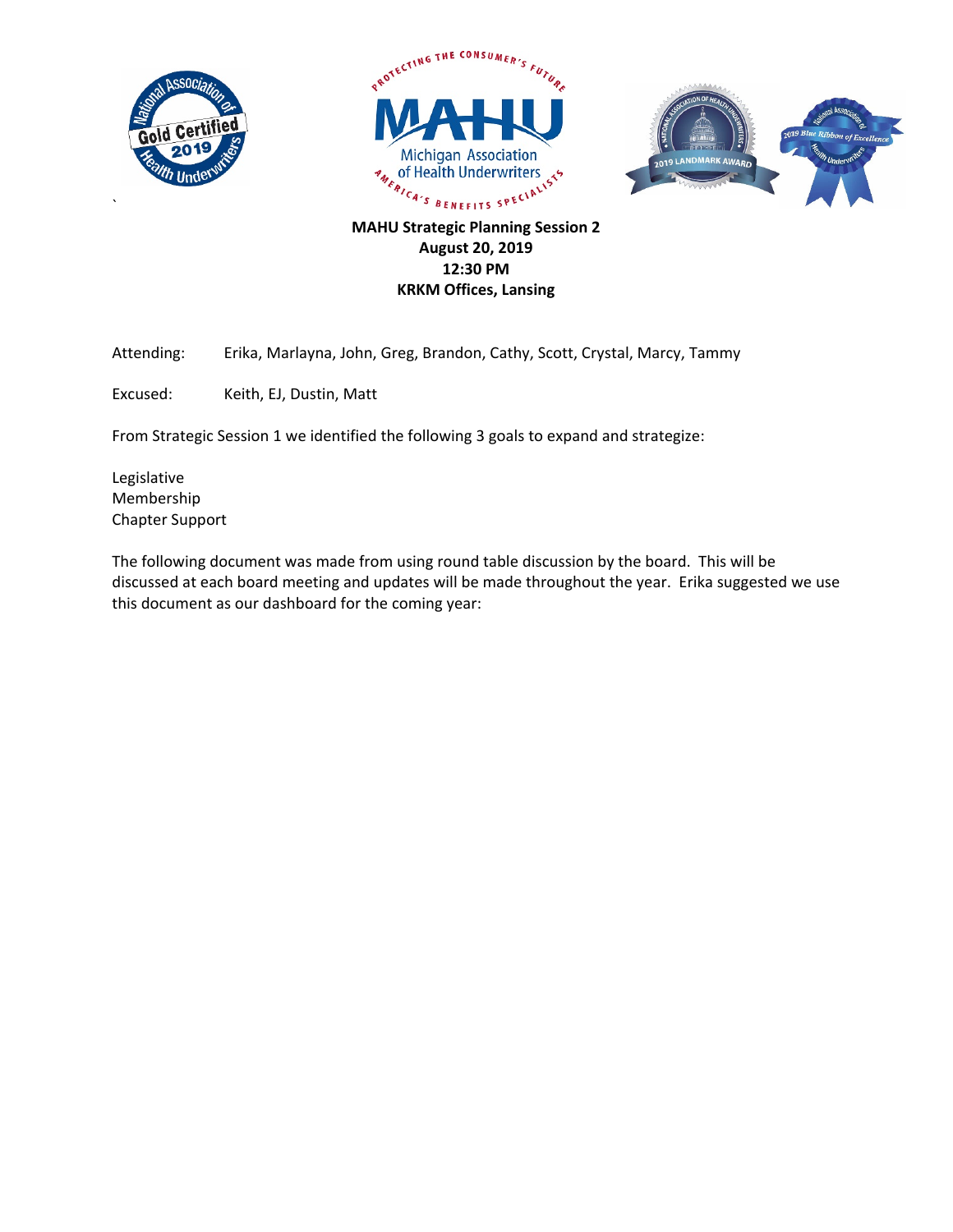| Goal 1                                      |                                                                                                                                                                                                                                                                                                               |
|---------------------------------------------|---------------------------------------------------------------------------------------------------------------------------------------------------------------------------------------------------------------------------------------------------------------------------------------------------------------|
| Legislative                                 |                                                                                                                                                                                                                                                                                                               |
|                                             | <b>Strategies</b>                                                                                                                                                                                                                                                                                             |
| Hold leg day while increasing participation | Communicate to members - newsletter every month<br>members receive legislative update and if there is<br>somehting hot we send this out immediately                                                                                                                                                           |
| Increase MAHU PAC and HUPAC contributions   | Bridge this with membership value Commit to 3 - 2 minute<br>videos that we can post on the website for viewing<br>(communcation is membership value)                                                                                                                                                          |
| Achieve our legislative goals               | Local legislative chairs need to be more involved presenting<br>information to their local chapters and helping to promote<br>legislation, leg day and any other legislative project - have<br>locals present at each local chapter meeting and give an<br>update that includes a plug for HUPAC and MAHU PAC |
|                                             | New members onboarding that will showcase things such<br>as HUPAC what it is what they do and why you should<br>participate                                                                                                                                                                                   |
|                                             | Surprise billing, felon bill, CE carryover bill                                                                                                                                                                                                                                                               |
|                                             | Work with coalition partners                                                                                                                                                                                                                                                                                  |
|                                             | Hold regular local legislative chair meetings                                                                                                                                                                                                                                                                 |
|                                             | Redo Value Page for MAHU                                                                                                                                                                                                                                                                                      |
|                                             | Have local leg chair support the annual legislative day<br>by talking about the event in length including not<br>being all alone in leg meetings, having talking points,<br>going in "teams"                                                                                                                  |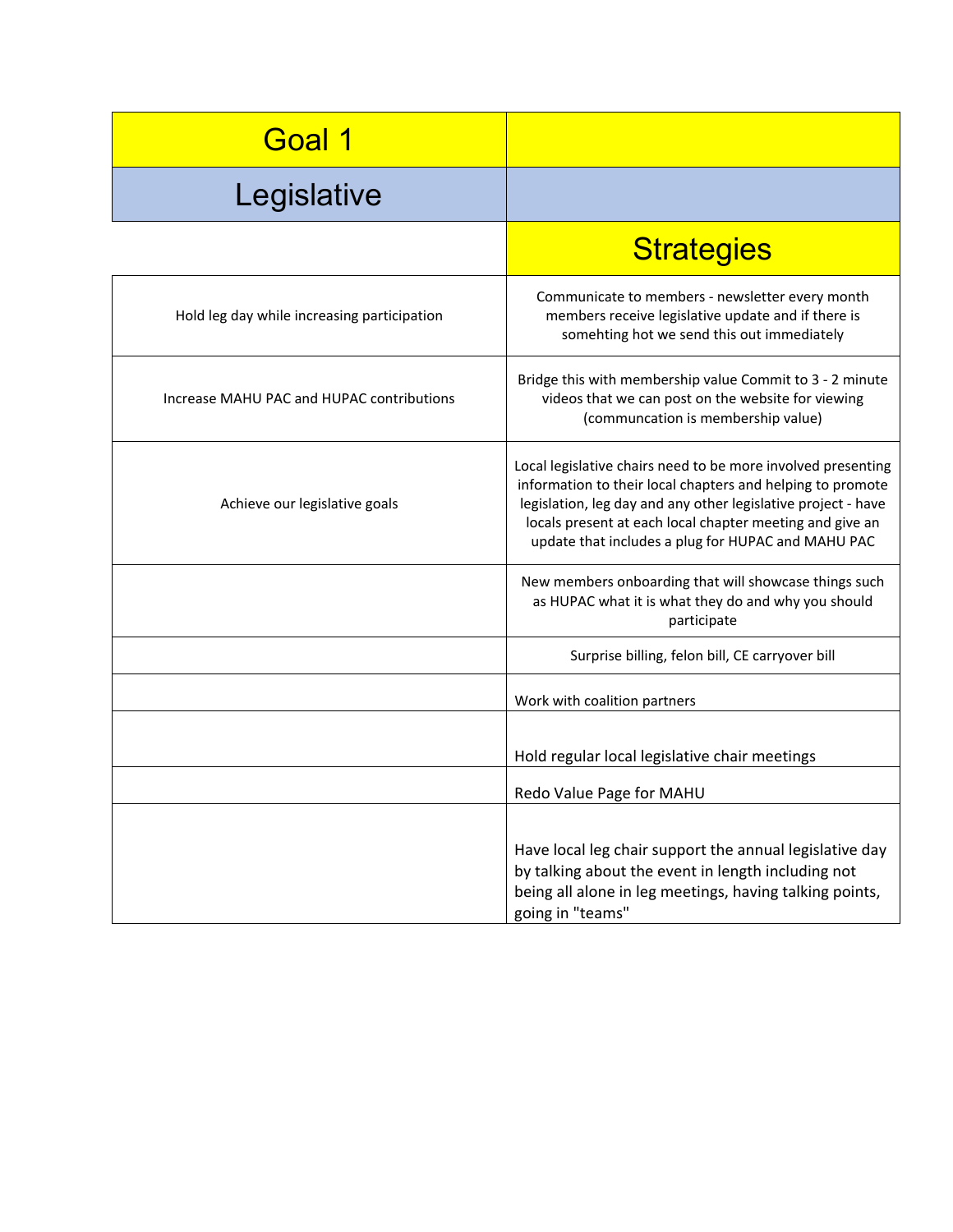| <b>Strategies</b>                                                                                                                                    |
|------------------------------------------------------------------------------------------------------------------------------------------------------|
| Put together a "playbook" of how to welcome the member,<br>who we are what we do and how we do it, make it<br>consistent across the locals and state |
| Find out agencies that may potentially fit into the new<br>Agency Membership category                                                                |
| Reach out to locals to be sure they have a legislative<br>update and Medicare membership meeting                                                     |
| Have locals spotlight "Value of Membership" in newsletter<br>and or email                                                                            |
|                                                                                                                                                      |
|                                                                                                                                                      |
|                                                                                                                                                      |
|                                                                                                                                                      |
|                                                                                                                                                      |
|                                                                                                                                                      |
|                                                                                                                                                      |